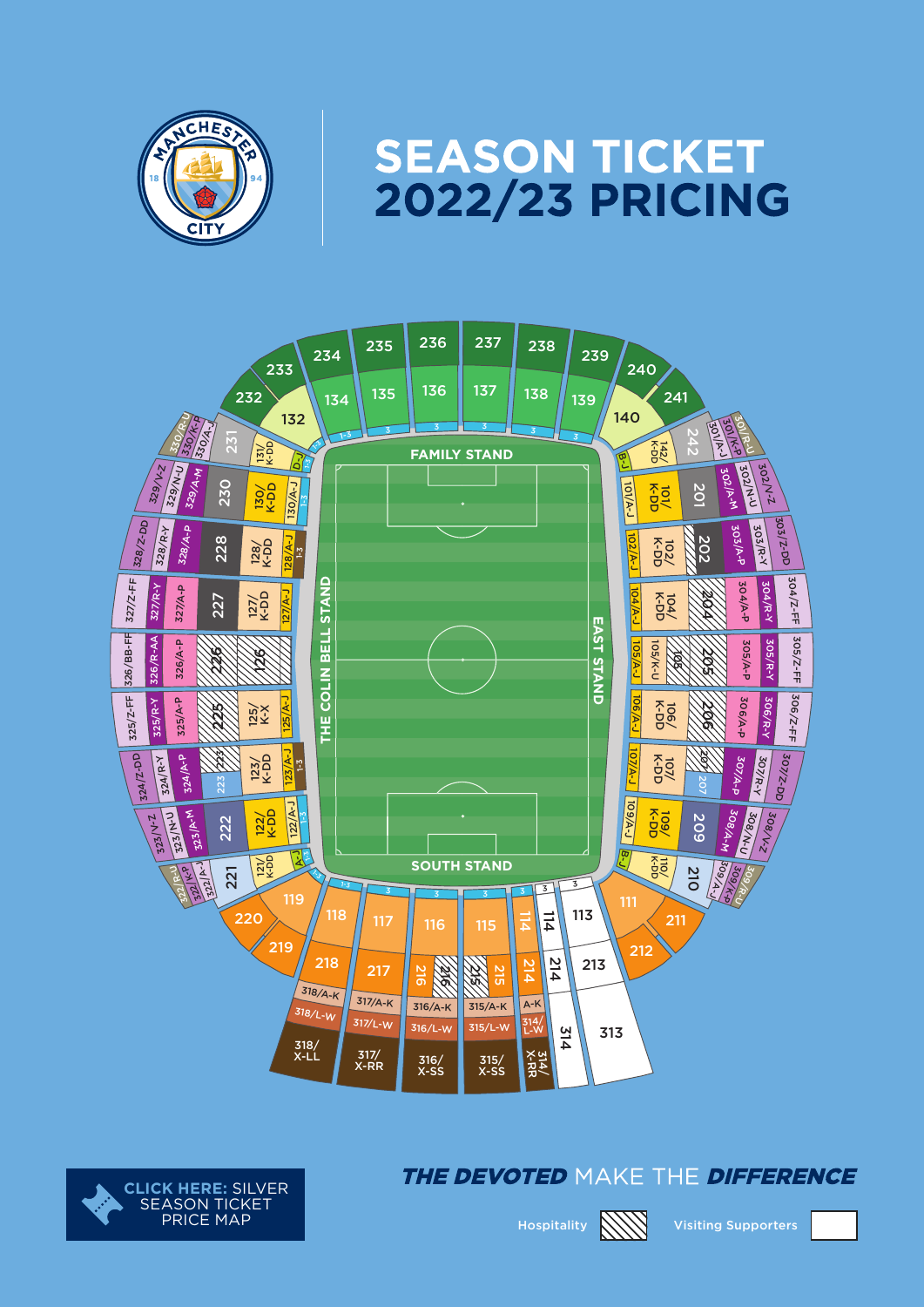#### **FAMILY STAND**

| Age            | Pitch<br><b>Side</b> | Level | Level<br>$\overline{2}$ |  |
|----------------|----------------------|-------|-------------------------|--|
| Adult          | £445                 | £560  | £615                    |  |
| $18 - 21$      | f290                 | F370  | f410                    |  |
| Under 18 f100  |                      | f140  | f140                    |  |
| Over 65 – £290 |                      | £295  | £310                    |  |
| Disabled £290  |                      | f370  | £410                    |  |

To be eligible for a Season Ticket in the Family Stand, adult supporters must be accompanied by a Season Ticket holder under 16. Maximum of three adults per Under 16 Season Ticket holder.

Family Stand seats on Level 1 are available in Blocks 134–139.

## **THE COLIN BELL STAND**

| Age           | Side A Side B |           | $\overline{1}$ |           |      |      |           | Pitch Pitch Level Level Level Level Level Level Level Level Level Level<br>$\overline{\phantom{0}}$ 2 | $\rightarrow$ | $\sim$ 2 $>$ |                | <b>Level</b> | Level | Level | Level |
|---------------|---------------|-----------|----------------|-----------|------|------|-----------|-------------------------------------------------------------------------------------------------------|---------------|--------------|----------------|--------------|-------|-------|-------|
| Adult         | £550          | f445 f845 |                | F815      | f780 | £750 | F675 F980 |                                                                                                       | £930          |              | £880 £845 £780 |              | f675  | F615  | £560  |
| 18 - 21       | f365          | F290      | F515           | f505 f480 |      |      |           | £460 £450 £655 £620 £580                                                                              |               |              | F525           | f475         | F410  | F400  | F380  |
| Under 18 f170 |               | £150      | £230           | F225      | f220 | £220 | F220      | £315                                                                                                  | F310          | £305         | f240           | F230         | F220  | F210  | £180  |
| Over 65 f 365 |               | F290      | F420           | f405 f390 |      |      |           | £380 £340 £485 £470 £440 £420                                                                         |               |              |                | F400         | F380  | F360  | £315  |
| Disabled £365 |               | f290      | £515           | f505 f480 |      | F460 | F450      | £655                                                                                                  | F620          | £580         | £525           | £475         | f410  | f400  | F380. |

## **SOUTH STAND**

| Age                         | <b>Side</b> | Pitch Level Level Level Level Level<br>$\mathbf{1}$ | $\bullet$ | -3                  | 3    | 3    |
|-----------------------------|-------------|-----------------------------------------------------|-----------|---------------------|------|------|
| Adult                       |             | £445 £675 £695 £675 £425                            |           |                     |      | £350 |
| $18 - 21$ $\div 790$        |             |                                                     |           | f450 f475 f450 f280 |      | f230 |
| Under 18 F150 F220 F220     |             |                                                     |           | F220                | f170 | £170 |
| Over 65 £290 £340 £350 £340 |             |                                                     |           |                     | £280 | f230 |
| Disabled £290               |             | f450 f475 f450                                      |           |                     | F280 | £230 |

Please note that the Singing Section is in Blocks 111, 115, 116, 117, 118, 119 and half of Block 114.